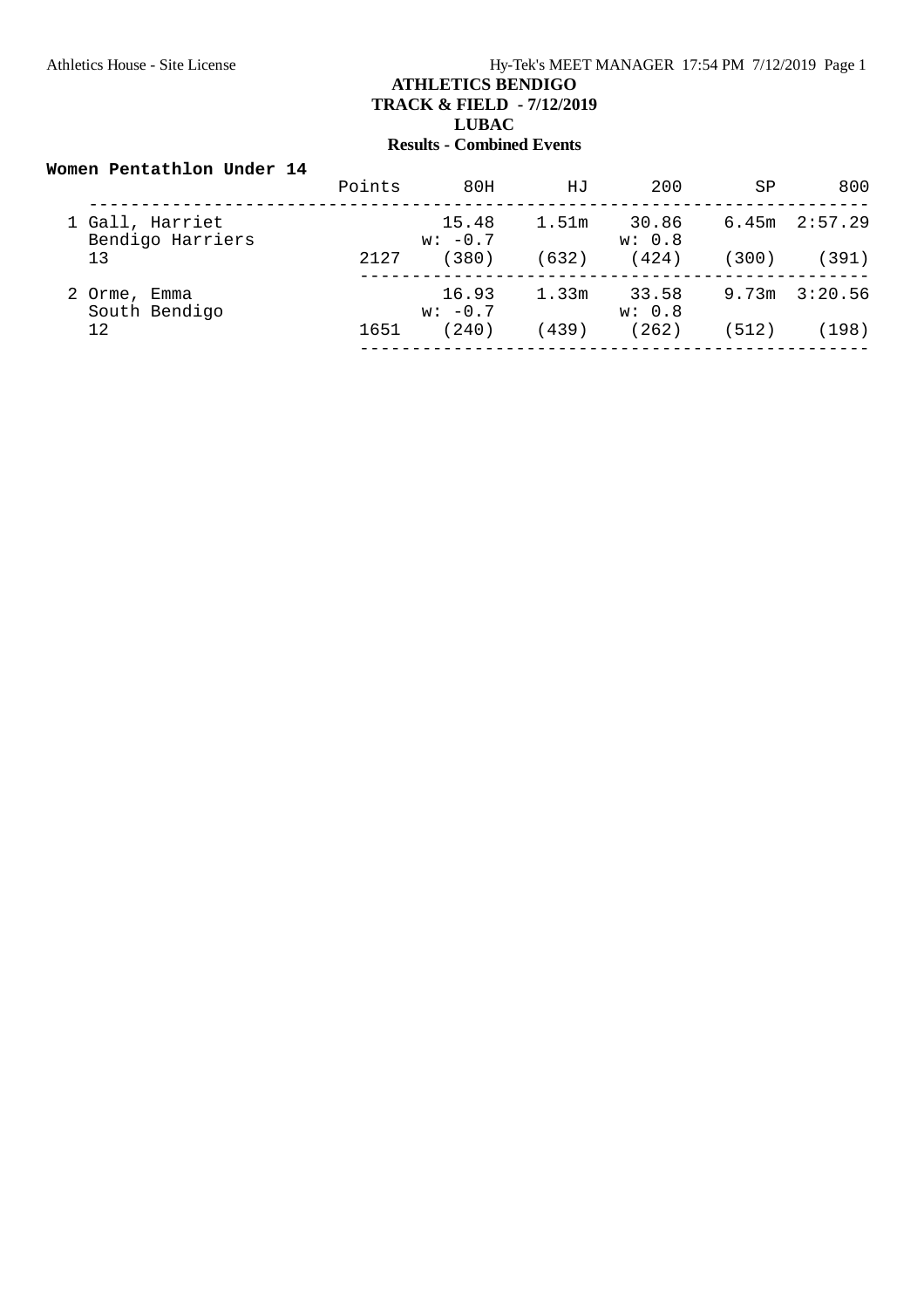#### **Women Pentathlon Masters**

|                                       | Points LJ                                                         | JT 200 |                                   | DT 800 |
|---------------------------------------|-------------------------------------------------------------------|--------|-----------------------------------|--------|
| 1 Smith, Andrea<br>Bendigo University | $3.71m$ $15.40m$ $31.91$ $16.89m$ $2:54.64$<br>$w: 1.6$ $w: -3.0$ |        |                                   |        |
| 44                                    | 1444 (244) (204) (357) (222) (417)                                |        |                                   |        |
| 2 Norton, Jayne<br>South Bendigo      | $3.49m$ $25.43m$ $35.30$ $29.14m$ $3:26.40$<br>$w: 2.2$ $w: -3.0$ |        |                                   |        |
| 44                                    | 1370 (198) (390) (177) (446) (159)                                |        |                                   |        |
| 3 Haines, Trudy<br>South Bendigo      | $w: 3.3$ $w: -3.0$                                                |        | 3.34m 23.04m 34.82 19.06m 4:09.02 |        |
| 49                                    | 976 (168) (346) (199) (261) (2)                                   |        |                                   |        |
| 4 Coad, Carol<br>South Bendigo        | 2.95m 18.70m 35.05 19.65m 3:59.81<br>$w: 1.0$ $w: -3.0$           |        |                                   |        |
| 58                                    | 840 (99) (265) (189) (271) (16)                                   |        |                                   |        |
| 5 Langtree, Leah<br>Eaglehawk         | $w: +0.0$ $w: -3.0$                                               |        | 3.12m 15.25m 37.21 21.69m 4:29.56 |        |
| 43                                    | 738 (128) (201) (101) (308) (0)<br>___________________            |        |                                   |        |
| 6 Heagney, Kathryn<br>Eaglehawk       | $3.04m$ 11.27m 36.44 12.97m 3:30.16<br>$w: -1.0$ $w: -3.0$        |        |                                   |        |
| 69                                    | 663 (114) (129) (130) (154) (136)                                 |        |                                   |        |
| 7 Self, Joan<br>South Bendigo         | 3.07m<br>$w: +0.0$ $w: -3.0$                                      |        | 16.22m 39.25 18.91m 4:29.44       |        |
| 62                                    | 638 (119) (219) (42) (258) (0)                                    |        |                                   |        |
| 8 Campbell, Kylie<br>South Bendigo    | 2.01m 9.58m 44.35 9.99m 4:16.34                                   |        |                                   |        |
| 43                                    | $w: 1.7$ $w: -3.0$<br>203 (0) (99) (0) (104) (0)                  |        |                                   |        |
|                                       |                                                                   |        |                                   |        |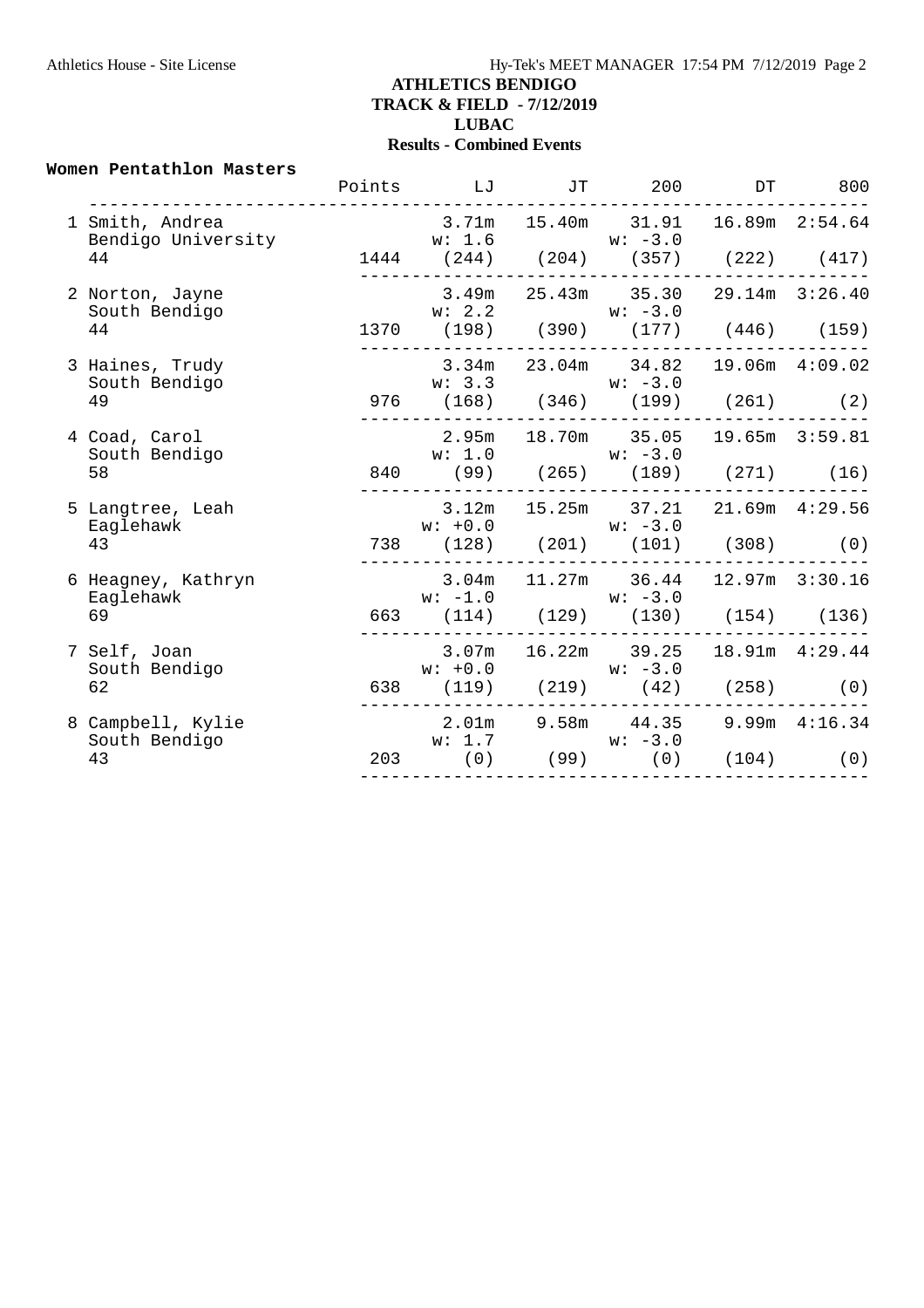### **Men Pentathlon Under 14**

|                                  | Points | 90H                | HJ    | 200             | SP    | 800     |
|----------------------------------|--------|--------------------|-------|-----------------|-------|---------|
| Seymour, Keenan<br>South Bendigo |        | 20.16<br>$w: -0.6$ | 1.27m | 30.95<br>w: 0.8 | 8.09m | 3:54.09 |
| 12                               | 1025   | (222)              | (231) | (200)           | (372) | (0)     |
| 2 xLonsdale, Lewis<br>Unattached |        | 20.65<br>$w: -0.6$ | 1.12m | 35.16<br>w: 0.8 | 4.99m | 2:59.71 |
| 12                               | 781    | (189)              | (142) | (38)            | (190) | 222)    |
|                                  |        |                    |       |                 |       |         |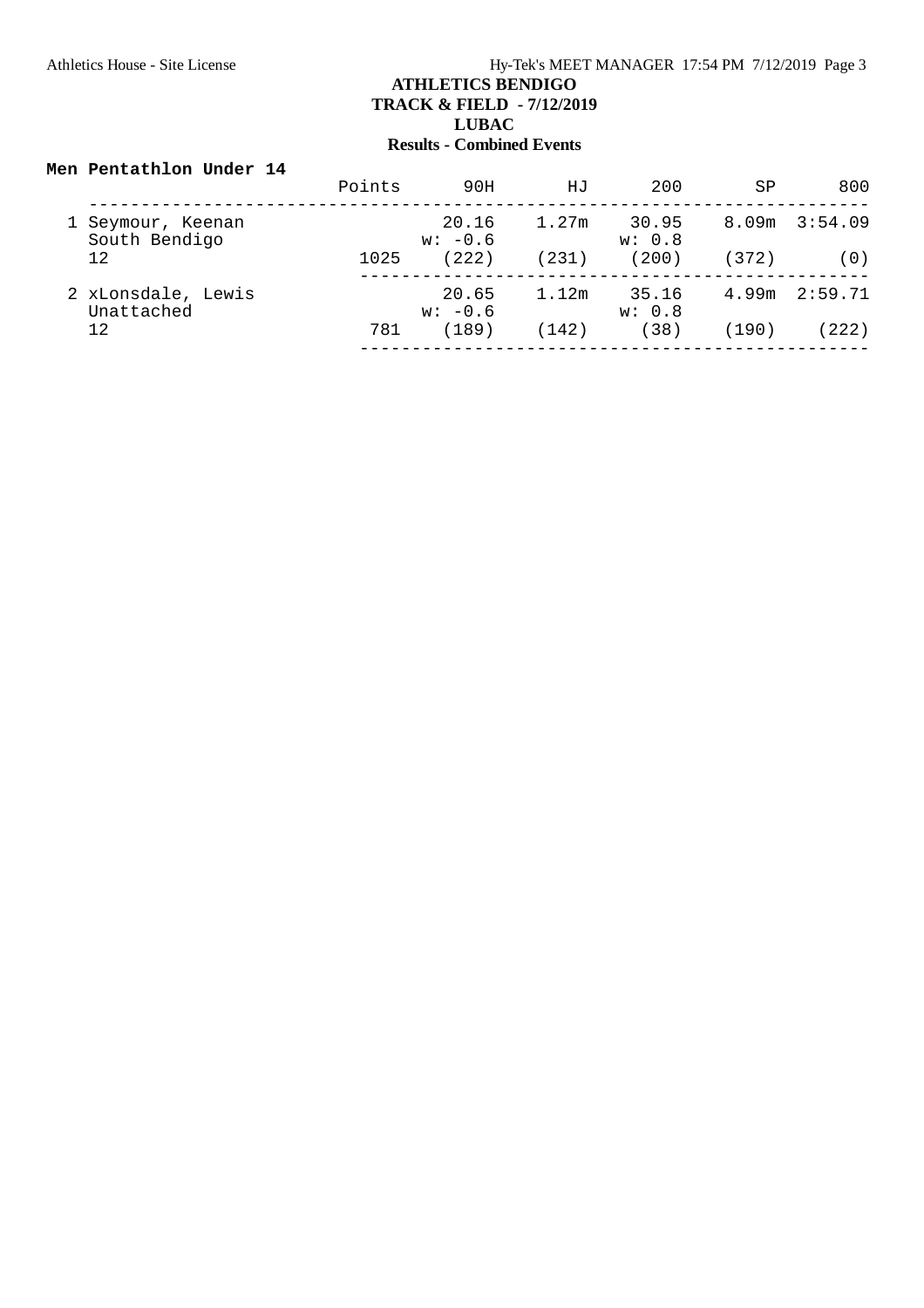#### **Men Pentathlon Masters**

|                                       | Points LJ                                                                 |           | JT 200    |                                       | DT 1500 |
|---------------------------------------|---------------------------------------------------------------------------|-----------|-----------|---------------------------------------|---------|
| 1 Chisholm, David<br>Eaglehawk<br>51  | 4.95m 31.63m 26.38 25.44m 5:42.12                                         |           |           |                                       |         |
| 2 Norton, Aaron<br>South Bendigo      | w: 1.8                                                                    |           | $w: -3.9$ | 4.17m  28.36m  27.54  23.10m  5:29.46 |         |
| 40                                    | 1652 (234) (276) (409) (331) (402)                                        |           |           |                                       |         |
| 3 Jordan, Geoff<br>Bendigo Harriers   | 4.17m 23.85m 29.49 24.31m 6:31.46<br>w: 1.3 w: 1.0                        |           |           |                                       |         |
| 50                                    | 1233 (234) (214) (281) (354) (150)                                        |           |           |                                       |         |
| 4 Langdon, Antony<br>Eaglehawk        | w: 0.6                                                                    |           | w: 1.0    | 3.77m 15.54m 27.74 18.19m 5:56.69     |         |
| 51                                    | 1183 (170) (102) (395) (238) (278)                                        |           |           |                                       |         |
| 5 Douglas, Ross<br>Bendigo University | $w: 3.5$<br>936 (114) (199) (225) (282) (116)                             |           |           | 3.38m  22.80m  30.48  20.55m  6:42.91 |         |
| 53                                    |                                                                           |           |           |                                       |         |
| 6 %Sullivan, Timothy<br>Eaglehawk     | 3.16m ND 28.32 11.35m 8:00.06<br>$w: 3.7$<br>555 (85) (0) (355) (115) (0) |           |           |                                       |         |
| 44                                    |                                                                           |           |           |                                       |         |
| 7 Savage, Peter<br>Eaglehawk          | 2.23m 18.26m 37.94 15.74m DNF                                             |           |           |                                       |         |
| 65                                    | $w: 1.1$<br>331 (0) (138) $w: -3.9$<br>(0) (193) (0)                      |           |           |                                       |         |
| DNF Shanahan, Kevin<br>Eaglehawk      | 2.73m 18.99m 39.43 DNS<br>$w: 0.5$ $w: -3.9$                              |           |           |                                       |         |
| 63                                    | $(37)$ $(148)$ $(0)$ $(0)$ $(0)$ $(0)$                                    |           |           |                                       |         |
| DNF Baker, Eric<br>Bendigo Harriers   | 3.52m 16.07m 31.09 DNS                                                    |           |           |                                       |         |
| 57                                    | $(133)$ $(109)$ $(193)$ $(0)$ $(0)$<br>______________________             |           |           |                                       |         |
| DNF Shaw, Geoff<br>Bendigo Harriers   | w: 0.6                                                                    | 4.32m DNS |           |                                       |         |
| 71                                    | $(259)$ (0) (0) (0) (0)                                                   |           |           |                                       |         |
|                                       |                                                                           |           |           |                                       |         |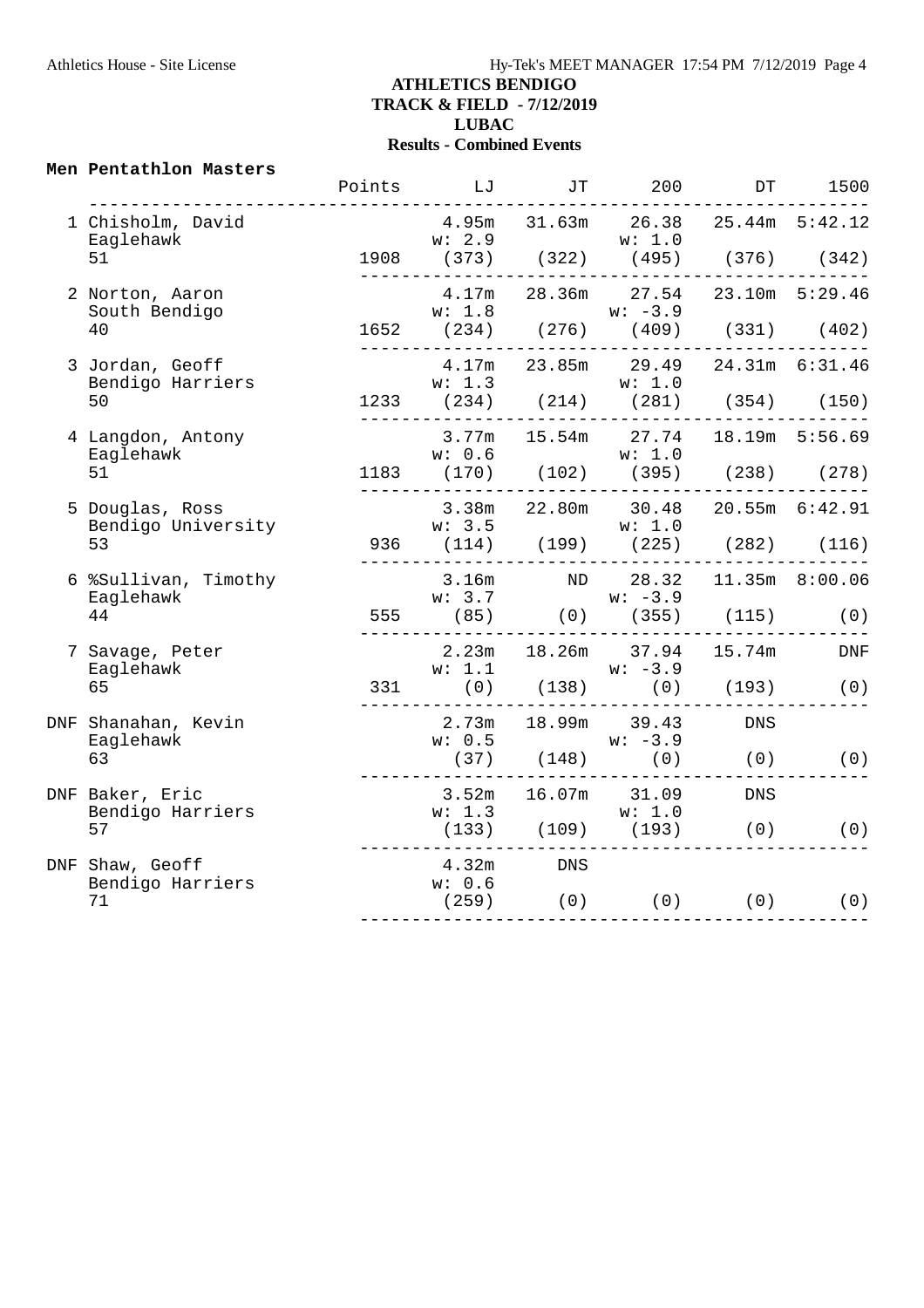#### **Women Pentathlon INV**

|                                                 | Points | LJ                 | JТ              | 200                                   | DT                                      | 800                |
|-------------------------------------------------|--------|--------------------|-----------------|---------------------------------------|-----------------------------------------|--------------------|
| 1 Hromenko, Abbey<br>South Bendigo              |        | $w: +0.0$          |                 | $4.44m$ $26.41m$ $29.74$<br>$w: -2.5$ |                                         | $25.63m$ $4:29.21$ |
| 17                                              | 1703   |                    | $(413)$ $(409)$ | (500)                                 | (381)                                   | (0)                |
| 2 Bussem Jorgensen, Tiffany<br>Bendigo Harriers |        | 4.00m<br>w: 1.0    |                 | $w: -2.5$                             |                                         |                    |
| 18                                              | 1626   |                    |                 |                                       | $(308)$ $(193)$ $(498)$ $(166)$ $(461)$ |                    |
| 3 Campbell, Caitlin<br>South Bendigo            |        | w: 0.5             |                 | $3.46m$ $12.04m$ $34.04$<br>$w: -2.5$ |                                         | 11.82m  2:43.82    |
| 16                                              | 1238   |                    | $(192)$ $(143)$ | (238)                                 | (135)                                   | (530)              |
| 4 Norton, Jemma<br>South Bendigo                |        | 3.18m<br>$w: +0.0$ |                 | 15.80m 37.77<br>$w: -2.5$             |                                         | 15.36m  4:23.45    |
| 13                                              | 628    | (139)              | (211)           | (83)                                  | (195)                                   | (0)                |
|                                                 |        |                    |                 |                                       |                                         |                    |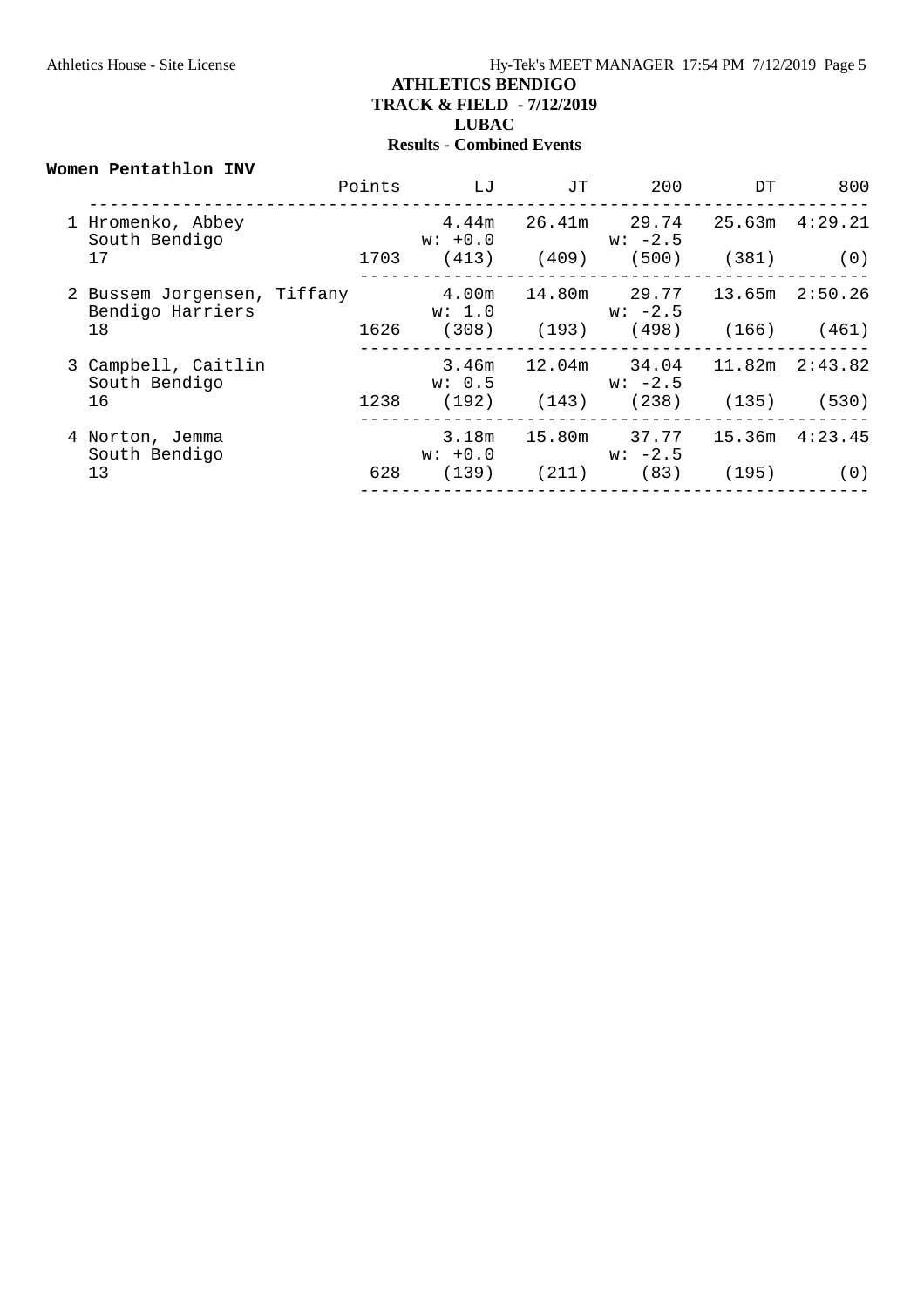#### **Men Pentathlon INV**

|                                | Points | LJ                 | JТ     | 200             | DT     | 1500    |
|--------------------------------|--------|--------------------|--------|-----------------|--------|---------|
| 1 Bentley, James<br>Eaglehawk  |        | 5.43m<br>w: 0.2    | 30.27m | 23.94<br>w: 2.4 | 27.08m | 4:50.03 |
| 15                             | 2493   | (467)              | (303)  | (698)           | (407)  | (618)   |
| 2 Grey, Quinn<br>South Bendigo |        | 4.68m<br>w: 0.3    | 34.75m | 26.91<br>w: 2.4 | 27.34m | 5:55.43 |
| 15                             | 1839   | (323)              | (367)  | (454)           | (412)  | (283)   |
| 3 Storer, Sam<br>Eaglehawk     |        | 5.27m<br>$w: +0.0$ | 23.23m | 26.17<br>w: 2.4 | 21.21m | 5:42.95 |
| 26                             | 1784   | (435)              | (205)  | (511)           | (295)  | (338)   |
|                                |        |                    |        |                 |        |         |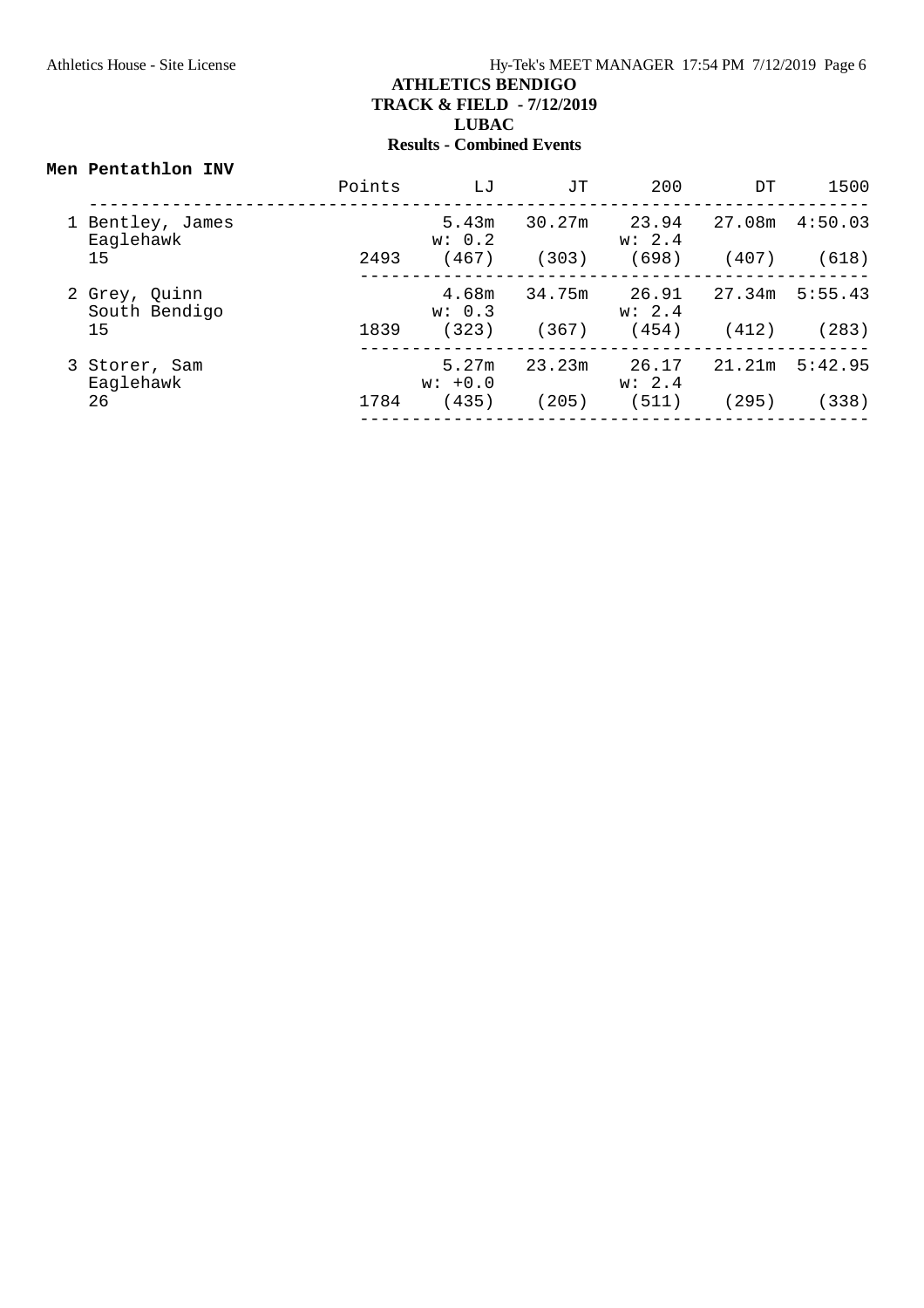# **ATHLETICS BENDIGO**

### **TRACK & FIELD - 7/12/2019**

### **LUBAC**

### **Results - AB PENTATHLON & 4x800 CHAMPIONSHIPS**

#### **Event 9 Mixed 100 Metre Hurdles** ================================================================ Name **Age Team Age Team** Finals ================================================================ Section 1 Wind: -0.2 1 # 3822 Peace, Jorja W15 Eaglehawk 16.13 2 # 103 Snyder, Denise W27 Eaglehawk 17.17 -- # 4220 Hromenko, Abbey W17 South Bendigo DNF **Event 18 Women 100 Metre Sprint** ================================================================ Name **Age Team** Age Team Finals ================================================================ Section 1 Wind: 1.1 1 # 3252 Conquer, Abbey 15 Bendigo Harriers 12.90 2 # 2814 Holmes, Gretel 15 Bendigo Harriers 13.29 3 # 3106 Morrison, Jorja 13 Eaglehawk 13.37 4 # 3047 Archibald, Andrea 14 Eaglehawk 13.67 5 # 3822 Peace, Jorja 15 Eaglehawk 13.72 6 # 103 Snyder, Denise 27 Eaglehawk 13.84 7 # 3094 Langtree, Niah 17 Eaglehawk 14.42 Section 2 Wind: 1.1 1 # 3557 Nihill, Genevieve 12 South Bendigo 14.17 2 # 4019 Pollard, Lainey 13 South Bendigo 14.27 3 # 1069 Guillou, Jackie 50 South Bendigo 15.96 4 # 3699 Douglas, Melissa 44 Bendigo University 20.43 **Event 1 Men 100 Metre Sprint** ================================================================ Name **Age Team** Age Team Finals ================================================================ Section 1 Wind: -3.6 1 # 3087 Hilson, Jake 20 South Bendigo 12.24 2 # 3571 McKindlay, Angus 16 Eaglehawk 12.30 3 # 2437 Andrea, Sebastyn 14 Old Melburnians 13.37 4 # 3970 Shaw, Neil 46 Bendigo Harriers 14.12 Section 2 Wind: -0.6 1 # 3085 Hilson, Kyle 22 South Bendigo 14.32 2 # 3270 Seymour, Jasper 10 South Bendigo 17.89 2 # 4204 Ryan, Stephen 63 Eaglehawk 17.89 **Event 6 Mixed 3000 Metre Run** ================================================================ Name Research Magnetic Age Team and Trinals ================================================================ Section 1<br>1 # 3558 Nihill, Bernard 1 M14 South Bendigo 1 # 3558 Nihill, Bernard M14 South Bendigo 10:49.42 2 # 2779 Lonsdale, David M51 Bendigo University 12:14.81 3 #11111 White, Lauren W16 South Bendigo 12:26.18 4 # 1357 Buckley, Anne W52 Bendigo Harriers 12:30.73 5 # 3557 Nihill, Genevieve W12 South Bendigo 13:16.73 6 # 1455 Kirne, Debby W54 South Bendigo 13:56.22 7 # 3699 Douglas, Melissa W44 Bendigo University 15:23.59 8 # 2999 Payne, Jennifer W63 South Bendigo 15:28.36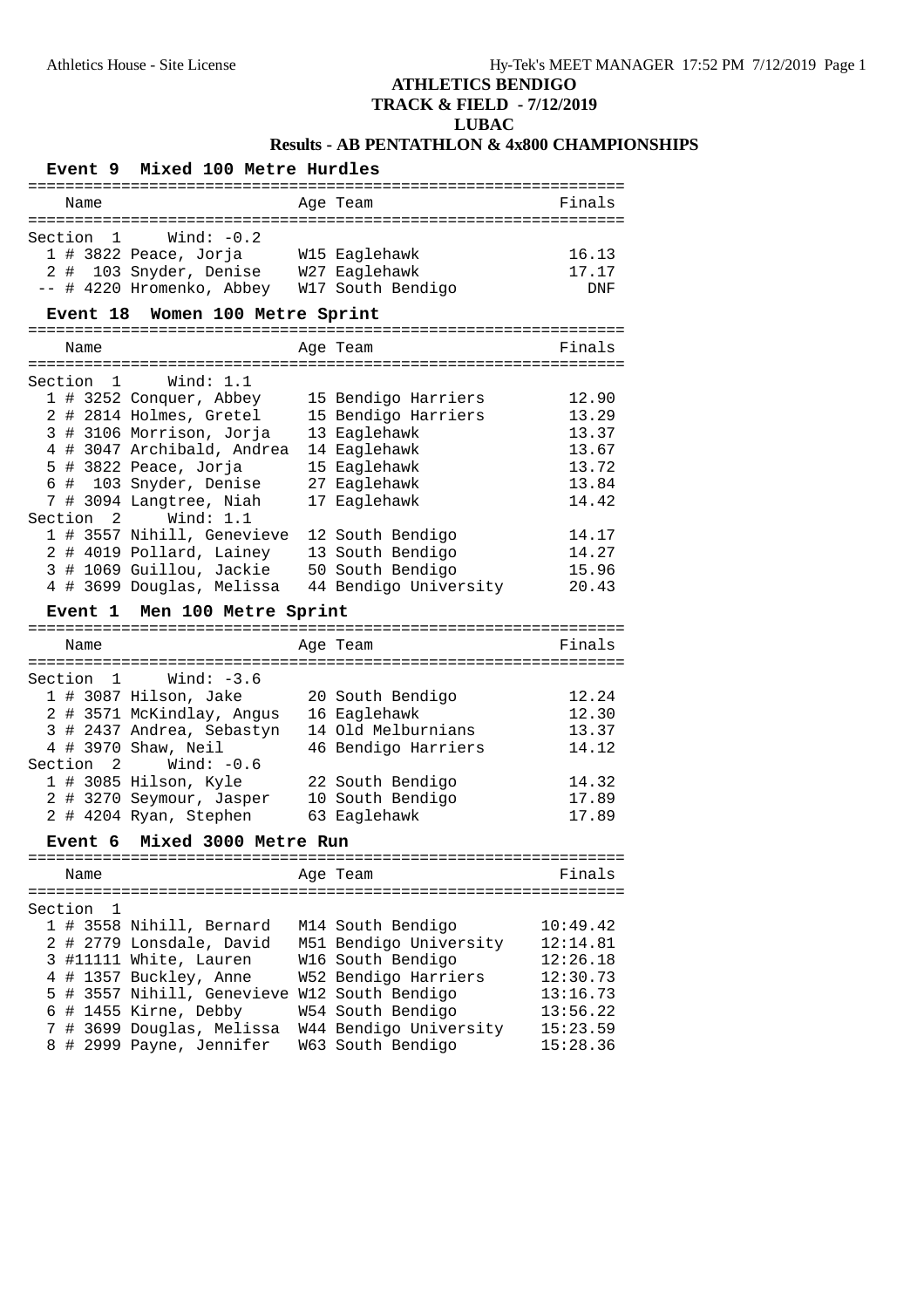# **ATHLETICS BENDIGO**

**TRACK & FIELD - 7/12/2019**

# **LUBAC**

## **Results - AB PENTATHLON & 4x800 CHAMPIONSHIPS**

| Mixed Hammer Throw<br><b>Event 22</b>                                              |                      |         |
|------------------------------------------------------------------------------------|----------------------|---------|
| Name                                                                               | Age Team             | Finals  |
|                                                                                    |                      |         |
| Flight<br>1                                                                        |                      |         |
| 1 # 3052 Graham, Olivia                                                            | W19 Eaglehawk        | 44.67m  |
| 2 # 3119 Graham, Craig M54 Eaglehawk<br>3 # 1823 Doering, Kellie W44 South Bendigo |                      | 33.21m  |
|                                                                                    |                      | 28.48m  |
| 4 # 3854 Fryer, Martin                                                             | M75 Eaglehawk        | 19.84m  |
| 5 # 1279 Curtis, Peter                                                             | M25 South Bendigo    | 18.80m  |
| 6 # 4077 Robinson, Amanda W40 Bendigo Harriers                                     |                      | 16.90m  |
| 7 # 3074 Ennor, Wendy                                                              | W62 Eaglehawk        | 12.04m  |
| Mixed High Jump<br><b>Event 24</b>                                                 |                      |         |
| FLIGHT 1 @ 1:30PM STARTING HEIGHT 1.20m                                            |                      |         |
| FLIGHT 2 @ 2:15PM STARTING HEIGHT 0.85m                                            |                      |         |
| Name                                                                               | Age Team             | Finals  |
|                                                                                    |                      |         |
| 1 # 103 Snyder, Denise                                                             | W27 Eaglehawk        | 1.65m   |
| 2 # 3571 McKindlay, Angus                                                          | M16 Eaglehawk        | 1.60m   |
| 3 # 4375 Storer, Sam                                                               | M26 Eaglehawk        | 1.55m   |
| 4 # 2437 Andrea, Sebastyn M14 Old Melburnians                                      |                      | 1.50m   |
| 4 # 4220 Hromenko, Abbey W17 South Bendigo                                         |                      | 1.50m   |
| 6 # 3822 Peace, Jorja                                                              | W15 Eaglehawk        | 1.30m   |
| Flight 2                                                                           |                      |         |
| 1 # 4019 Pollard, Lainey W13 South Bendigo                                         |                      | 1.30m   |
| 2 # 3270 Seymour, Jasper M10 South Bendigo                                         |                      | 1.09m   |
| Mixed Shot Put<br><b>Event 28</b>                                                  |                      |         |
|                                                                                    |                      |         |
| FLIGHT 1 @ 1:45PM                                                                  |                      |         |
| FLIGHT 2 @ 3:30PM                                                                  |                      |         |
| Name                                                                               | Age Team             | Finals  |
|                                                                                    |                      |         |
| Flight 1                                                                           |                      |         |
| 1 # 4544 Thompson, Siobhan W22 Eaglehawk                                           |                      | 8.58m   |
| 2 # 3854 Fryer, Martin                                                             | M75 Eaglehawk        | 7.31m   |
| 3 # 4204 Ryan, Stephen                                                             | M63 Eaglehawk        | 7.27m   |
| 4 # 3094 Langtree, Niah                                                            | W17 Eaglehawk        | 7.19m   |
| 5 # 4077 Robinson, Amanda                                                          | W40 Bendigo Harriers | 6.79m   |
| 6 # 3106 Morrison, Jorja                                                           | W13 Eaglehawk        | 6.70m   |
| 7 # 3166 Norton, Jemma                                                             | W13 South Bendigo    | 6.69m   |
| 8 # 4019 Pollard, Lainey                                                           | W13 South Bendigo    | $6.62m$ |
| 9 # 3074 Ennor, Wendy                                                              | W62 Eaglehawk        | 4.52m   |
| 10 # 2999 Payne, Jennifer                                                          | W63 South Bendigo    | 4.51m   |
| Flight<br>2                                                                        |                      |         |
| 1 # 3052 Graham, Olivia                                                            | W19 Eaglehawk        | 8.84m   |
| # 3165 Norton, Jayne<br>2                                                          | W44 South Bendigo    | 8.11m   |
| # 1279 Curtis, Peter<br>3                                                          | M25 South Bendigo    | 8.07m   |
| # 3970 Shaw, Neil<br>4                                                             | M46 Bendigo Harriers | 8.03m   |
| # 3167 Norton, Aaron<br>5                                                          | M40 South Bendigo    | 7.85m   |
| 6<br># 3119 Graham, Craig                                                          | M54 Eaglehawk        | 7.80m   |
| # 1823 Doering, Kellie<br>7                                                        | W44 South Bendigo    | 7.74m   |